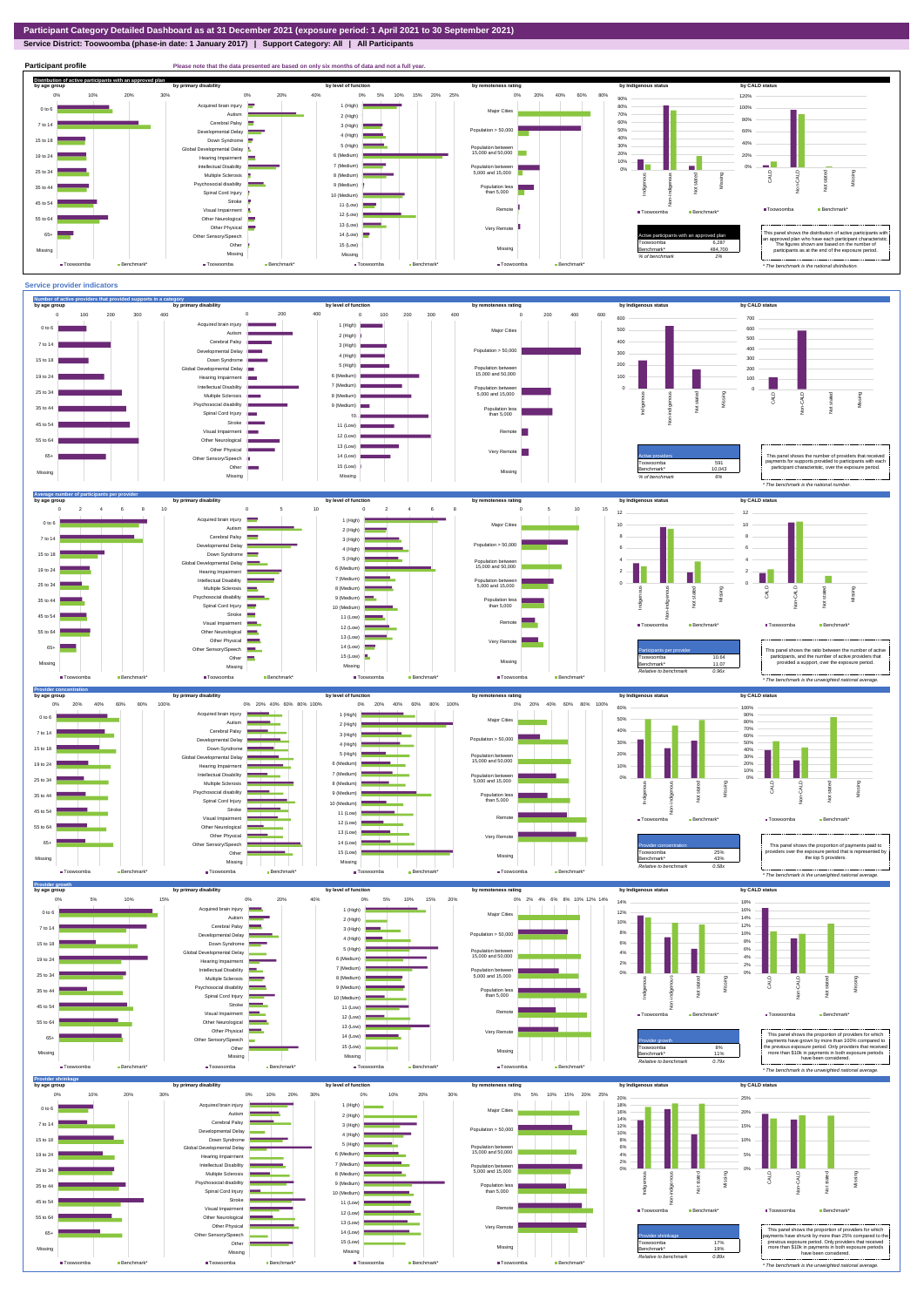## **Service District: Toowoomba (phase-in date: 1 January 2017) | Support Category: All | All Participants**



|                                | Active participants with          |                         | <b>Participants</b> | Provider      | Provider | Provider      | <b>Total plan</b> |                         |                    | Outcomes indicator on | Has the NDIS helped with |
|--------------------------------|-----------------------------------|-------------------------|---------------------|---------------|----------|---------------|-------------------|-------------------------|--------------------|-----------------------|--------------------------|
| <b>Support category</b>        | approved plans                    | <b>Active providers</b> | per provider        | concentration | growth   | shrinkage     | budgets (\$m)     | Payments (\$m)          | <b>Utilisation</b> | choice and control    | choice and control?      |
|                                |                                   |                         |                     |               |          |               |                   |                         |                    |                       |                          |
| Core                           | 4,996                             |                         |                     |               |          |               | 5.5               | 3.4                     |                    |                       | 81%                      |
| Consumables                    |                                   | 163                     | 30.7                | 65%           | 8%       | 17%           | 129.6             |                         | 61%                | 61%                   |                          |
| <b>Daily Activities</b>        | 4.029                             | 247                     | 16.3                | 42%           | 9%       | 16%           |                   | 104.8                   | 81%                | 60%                   | 82%                      |
| Community                      | 4.308                             | 187                     | 23.0                | 50%           | 11%      | 18%           | 49.8              | 38.1                    | 77%                | 58%                   | 82%                      |
| Transport                      | 2.780<br>.                        | 75                      | 37.1                | 62%           | 0%<br>   | 22%<br>------ | 3.8<br>-------    | 3.4                     | 91%<br>.           | 55%                   | 83%<br>                  |
| <b>Core total</b>              | 6.017                             | 349                     | 17.2                | 41%           | 6%       | 16%           | 188.7             | 149.7                   | 79%                | 60%                   | 81%                      |
|                                |                                   |                         |                     |               |          |               |                   |                         |                    |                       |                          |
| <b>Capacity Building</b>       |                                   |                         |                     |               |          |               | 2.7               |                         |                    |                       |                          |
| Choice and Control             | 3,779                             | 140                     | 27.0                | 69%           | $0\%$    | 8%            |                   | 2.6                     | 96%                | 63%                   | 81%                      |
| <b>Daily Activities</b>        | 6,252                             | 280                     | 22.3                | 59%           | $8\%$    | 13%           | 30.1              | <b>Contract</b><br>17.0 | 57%                | 60%                   | 81%                      |
| Employment                     | 190                               | 18                      | 10.6                | 95%           | 0%       | 40%           | 1.3               | 0.6<br>- 20             | 43%                | 44%                   | 77%                      |
| Relationships                  | 459                               | 43                      | 10.7                | 85%           | 25%      | 0%            | 3.1               | 1.5                     | 49%                | 20%                   | 79%                      |
| Social and Civic               | 375                               | 34                      | 11.0                | 80%           | 0%       | 67%           | 0.7               | 0.3                     | 40%                | 51%                   | 81%                      |
| Support Coordination           | 2.780                             | 177                     | 15.7<br>-------     | 46%<br>.      | 7%<br>.  | 7%<br>.       | 5.9               |                         | 79%                | 54%<br>-------        | 82%<br>.                 |
| <b>Capacity Building total</b> | 6.267                             | 401                     | 15.6                | 48%           | 7%       | 12%           | 44.5              | 27.0                    | 61%                | 60%                   | 81%                      |
| Capital                        |                                   |                         |                     |               |          |               |                   |                         |                    |                       |                          |
| Assistive Technology           | 1,439<br><b>Contract Contract</b> | 121                     | 11.9                | 58%           | 27%      | 23%           | 6.4               | 3.8                     | 59%                | 69%                   | 84%                      |
| <b>Home Modifications</b>      | 434<br><b>COLLEGE</b>             | 30                      | 14.5                | 68%           | 17%      | 25%           | 2.3               | 14                      | 59%                | 51%                   | 82%                      |
|                                |                                   |                         |                     |               |          |               | 8.7               |                         |                    |                       |                          |
| <b>Capital total</b>           | 1.612                             | 138                     | 11.7                | 48%           | 27%      | 32%           |                   | 5.1                     | 59%                | 64%                   | 83%                      |
| Missing                        |                                   |                         | 0.0                 | 0%            | 0%       | 0%            | 0.0               | 0.0                     | $0\%$              | 0%                    | 0%                       |
| All support categories         | 6,287                             | 591                     | 10.6                | 40%           | 8%       | 17%           | 241.9             | 181.8                   | 75%                | 60%                   | 81%                      |

Note: Only the major support categories are shown.<br>Note: Capacity Building total individual Wellbeing, Home Living and Lifelong Learning although these support categories are not shown.<br>Note: A utilisation rate may be abov

| <b>Indicator definitions</b>                                                                                                                 |                                                                                                                                                                                                                                                                                                                                                                                                                                                                                                                                                                                                                                                                                                                                                                                                                 |
|----------------------------------------------------------------------------------------------------------------------------------------------|-----------------------------------------------------------------------------------------------------------------------------------------------------------------------------------------------------------------------------------------------------------------------------------------------------------------------------------------------------------------------------------------------------------------------------------------------------------------------------------------------------------------------------------------------------------------------------------------------------------------------------------------------------------------------------------------------------------------------------------------------------------------------------------------------------------------|
| Active participants with approved plans                                                                                                      | Number of active participants who have an approved plan and reside in the service district / have supports relating to the support category in their plan.                                                                                                                                                                                                                                                                                                                                                                                                                                                                                                                                                                                                                                                      |
| <b>Active providers</b><br>Participants per provider<br><b>Provider concentration</b><br><b>Provider growth</b><br><b>Provider shrinkage</b> | Number of providers that received payments for supports provided to participants within the service district / support category, over the exposure period,<br>Ratio between the number of active participants and the number of active providers.<br>Proportion of provider payments over the exposure period that were paid to the top 10 providers.<br>Proportion of providers for which payments have grown by more than 100% compared to the previous exposure period. Only providers that received more than \$10k in payments in both exposure periods have been considered.<br>Proportion of providers for which payments have shrunk by more than 25% compared to the previous exposure period. Only providers that received more than \$10k in payments in both exposure periods have been considered. |
| <b>Total plan budgets</b><br><b>Payments</b><br><b>Utilisation</b>                                                                           | Value of supports committed in participant plans for the exposure period.<br>Value of all payments over the exposure period, including payments to providers, payments to participants, and off-system payments (in-kind and Younger People In Residential Aged Care (YPIRAC)).<br>Ratio between payments and total plan budgets.                                                                                                                                                                                                                                                                                                                                                                                                                                                                               |
| Outcomes indicator on choice and control<br>Has the NDIS helped with choice and control?                                                     | Proportion of participants who reported in their most recent outcomes survey that they choose who supports them.<br>Proportion of participants who reported in their most recent outcomes survey that the NDIS has helped with choice and control.                                                                                                                                                                                                                                                                                                                                                                                                                                                                                                                                                              |
|                                                                                                                                              | The green dots indicate the top 10 percentile of service districts / support categories when ranked by performance against benchmark for the given metric. In other words, performing relatively well under the given metric.<br>The red dots indicate the bottom 10 percentile of service districts / support categories when ranked by performance against benchmark for the given metric. In other words, performing relatively poorly under the given metri                                                                                                                                                                                                                                                                                                                                                 |
|                                                                                                                                              | Note: A higher score is considered to be 'good' performance under some metrics. For example, a high utilisation rate is a sign of a functioning market where participants have access to the supports they need.<br>For other metrics, a lower score is considered to be 'good' performance. For example, a low provider concentration is a sign of a competitive market.                                                                                                                                                                                                                                                                                                                                                                                                                                       |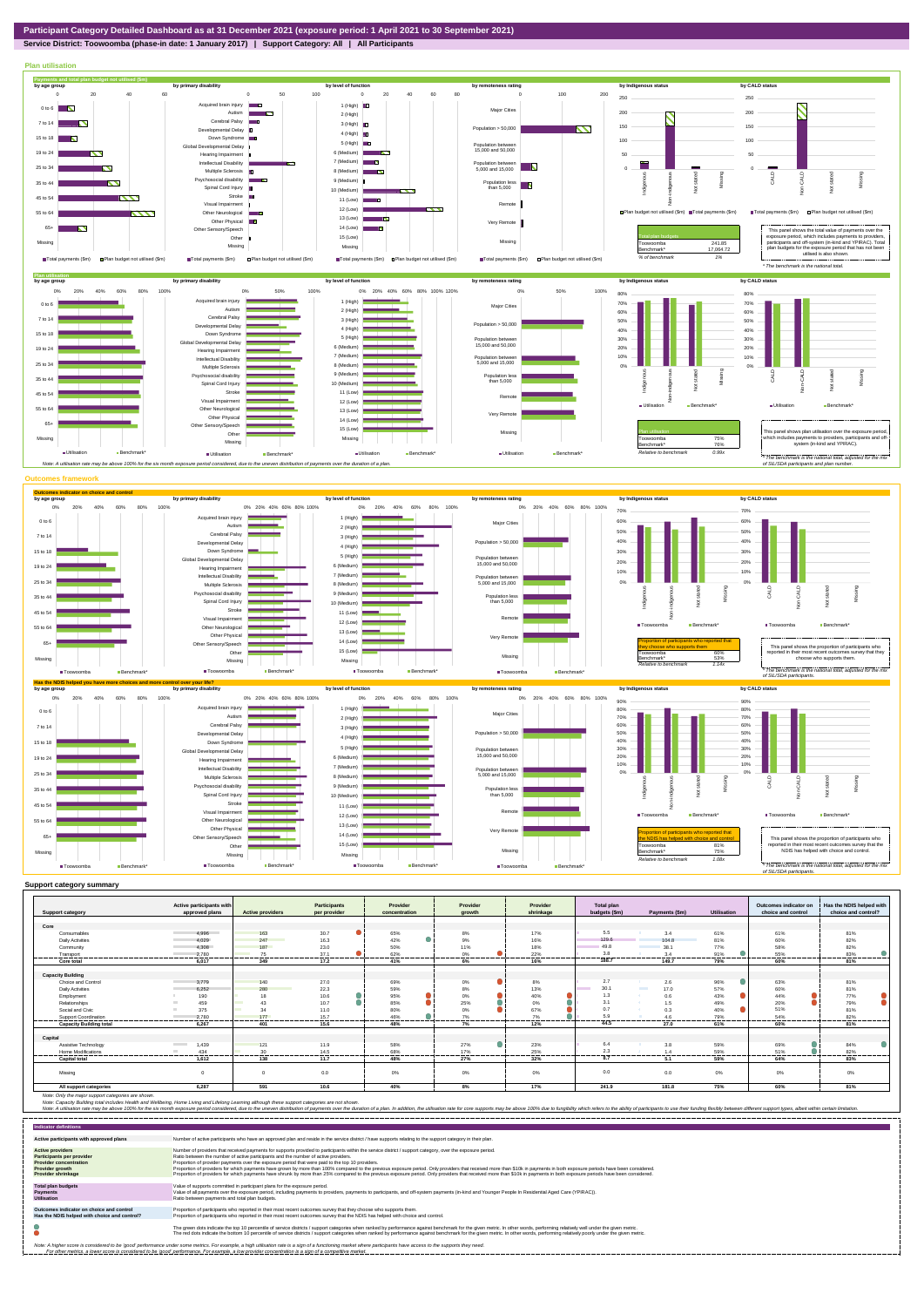**Service District: Toowoomba (phase-in date: 1 January 2017) | Support Category: All | Participants Receiving SIL/SDA**



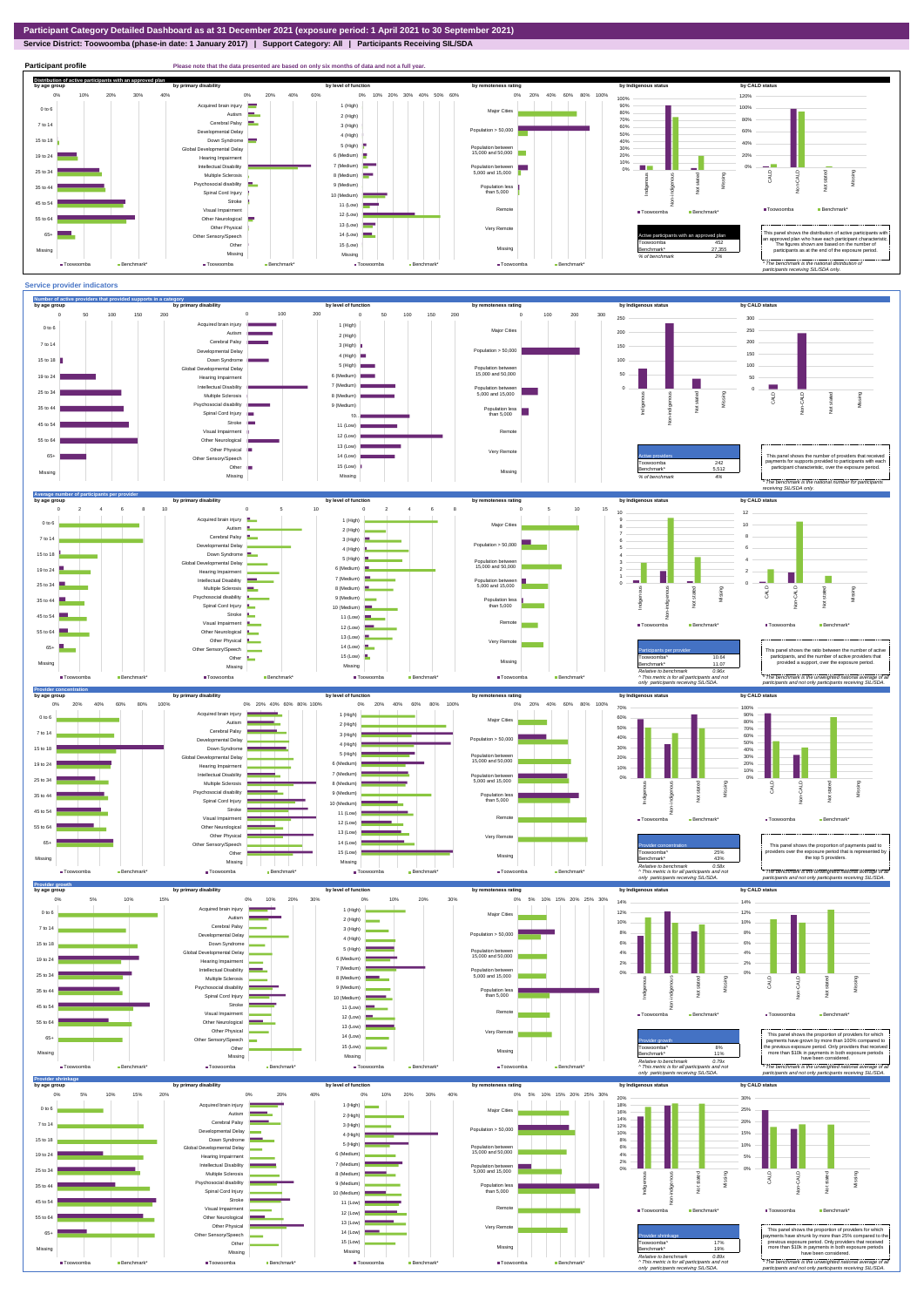

**Service District: Toowoomba (phase-in date: 1 January 2017) | Support Category: All | Participants Receiving SIL/SDA**



|                                | Active participants with        |                                                                                                                              | <b>Participants</b> | Provider       | Provider      | Provider       | Total plan      |                        |             | Outcomes indicator on | Has the NDIS helped with |
|--------------------------------|---------------------------------|------------------------------------------------------------------------------------------------------------------------------|---------------------|----------------|---------------|----------------|-----------------|------------------------|-------------|-----------------------|--------------------------|
| <b>Support category</b>        | approved plans                  | <b>Active providers</b>                                                                                                      | per provider        | concentration  | arowth        | shrinkage      | budgets (\$m)   | Payments (\$m)         | Utilisation | choice and control    | choice and control?      |
|                                |                                 |                                                                                                                              |                     |                |               |                |                 |                        |             |                       |                          |
| Core                           |                                 |                                                                                                                              |                     |                |               |                |                 |                        |             |                       |                          |
| Consumables                    | 346                             | 39                                                                                                                           | 8.9                 | 86%            | $0\%$         | 14%            | 0.8             | 0.6                    | 74%         | 24%                   | 80%                      |
| <b>Daily Activities</b>        | 451                             | 104<br><b>Contract Contract Contract Contract Contract Contract Contract Contract Contract Contract Contract Contract Co</b> | 4.3                 | 52%            | 9%            | Δ<br>25%       | 58.7            | 56.9                   | 97%         | 25%                   | 80%                      |
| Community                      | 444                             | 80                                                                                                                           | 5.6                 | 54%            | 11%           | 14%            | 12.6            | <b>Contract</b><br>9.9 | 78%         | 24%                   | 80%                      |
| Transport                      | 439<br>                         | 37<br>                                                                                                                       | 11.9<br>.           | 81%<br>------- | 0%<br>------- | 20%<br>------- | 0.6<br>-------- | 0.5<br>-------         | 80%<br>     | 24%<br>-------        | 80%<br>.                 |
| Core total                     | 452                             | 138                                                                                                                          | 3.3                 | 51%            | 10%           | 18%            | 72.7            | 67.8                   | 93%         | 24%                   | 80%                      |
|                                |                                 |                                                                                                                              |                     |                |               |                |                 |                        |             |                       |                          |
| <b>Capacity Building</b>       |                                 |                                                                                                                              |                     |                |               |                |                 |                        |             |                       |                          |
| Choice and Control             | 183                             | 30                                                                                                                           | 6.1                 | 81%            | 0<br>33%      | 0%             | 0.1             | 0.1                    | 98%         | 23%                   | $\bullet$<br>81%         |
| <b>Daily Activities</b>        | 450                             | 109                                                                                                                          | 4.1                 | 46%            | 13%           | 17%            | 1.6             | 1.0                    | 60%         | 24%                   | 80%                      |
| Employment                     |                                 |                                                                                                                              | 3.0                 | 100%           | ۸<br>$0\%$    | 100%           | 0.1             | 0.0                    | 56%         | 44%                   | 78%                      |
| Relationships                  | 170                             | 22                                                                                                                           | 7.7                 | 95%            | 17%           | $0\%$          | 1.4             | 0.8                    | 55%         | 20%                   | 75%                      |
| Social and Civic               |                                 |                                                                                                                              | 0.0                 | 0%             | ٠<br>0%       | 0%             | 0.0             | 0.0                    | 24%         | 40%                   | 20%                      |
| Support Coordination           | 444                             | 70                                                                                                                           | 6.3<br>.            | 58%            | 5%            | 15%            | 11              | 1 <sub>0</sub>         | 96%         | 24%                   | 80%                      |
| <b>Capacity Building total</b> | 452                             | 160                                                                                                                          | 2.8                 | 47%            | 10%           | 18%            | 4.3             | 3.0                    | 68%         | 24%                   | 80%                      |
|                                |                                 |                                                                                                                              |                     |                |               |                |                 |                        |             |                       |                          |
| Capital                        |                                 |                                                                                                                              |                     |                |               |                |                 |                        |             |                       |                          |
| Assistive Technology           | 144<br><b>Contract Contract</b> | 33                                                                                                                           | 4.4                 | 91%            | 0%            | 0%             | 0.7             | 0.5                    | 67%         | 31%                   | 79%                      |
| <b>Home Modifications</b>      | 208<br>                         | 10                                                                                                                           | 20.8<br>-------     | 100%           | 33%           | 0%<br>-----    | 1.1             | 0.4<br>-------         | 36%         | 21%                   | 79%                      |
| <b>Capital total</b>           | 275                             | 41                                                                                                                           | 6.7                 | 84%            | 30%           | $0\%$          | 1.8             | 0.9                    | 48%         | 24%                   | 79%                      |
| Missing                        |                                 | $\Omega$                                                                                                                     | 0.0                 | 0%             | 0%            | 0%             | 0.0             | 0.0                    | $0\%$       | 0%                    | $0\%$                    |
| All support categories         | 452                             | 242                                                                                                                          | 1.9                 | 49%            | 12%           | 17%            | 78.8            | 71.7                   | 91%         | 24%                   | 80%                      |

Note: Only the major support categories are shown.<br>Note: Capacity Building total individual Wellbeing, Home Living and Lifelong Learning although these support categories are not shown.<br>Note: A utilisation rate may be abov

| <b>Indicator definitions</b>                                                                                                                        |                                                                                                                                                                                                                                                                                                                                                                                                                                                                                                                                                                                                                                                                                                                                                                                                                 |
|-----------------------------------------------------------------------------------------------------------------------------------------------------|-----------------------------------------------------------------------------------------------------------------------------------------------------------------------------------------------------------------------------------------------------------------------------------------------------------------------------------------------------------------------------------------------------------------------------------------------------------------------------------------------------------------------------------------------------------------------------------------------------------------------------------------------------------------------------------------------------------------------------------------------------------------------------------------------------------------|
| Active participants with approved plans                                                                                                             | Number of active participants who have an approved plan and reside in the service district / have supports relating to the support category in their plan.                                                                                                                                                                                                                                                                                                                                                                                                                                                                                                                                                                                                                                                      |
| <b>Active providers</b><br><b>Participants per provider</b><br><b>Provider concentration</b><br><b>Provider growth</b><br><b>Provider shrinkage</b> | Number of providers that received payments for supports provided to participants within the service district / support category, over the exposure period,<br>Ratio between the number of active participants and the number of active providers.<br>Proportion of provider payments over the exposure period that were paid to the top 10 providers.<br>Proportion of providers for which payments have grown by more than 100% compared to the previous exposure period. Only providers that received more than \$10k in payments in both exposure periods have been considered.<br>Proportion of providers for which payments have shrunk by more than 25% compared to the previous exposure period. Only providers that received more than \$10k in payments in both exposure periods have been considered. |
| <b>Total plan budgets</b><br><b>Payments</b><br><b>Utilisation</b>                                                                                  | Value of supports committed in participant plans for the exposure period.<br>Value of all payments over the exposure period, including payments to providers, payments to participants, and off-system payments (in-kind and Younger People In Residential Aged Care (YPIRAC)).<br>Ratio between payments and total plan budgets.                                                                                                                                                                                                                                                                                                                                                                                                                                                                               |
| Outcomes indicator on choice and control<br>Has the NDIS helped with choice and control?                                                            | Proportion of participants who reported in their most recent outcomes survey that they choose who supports them.<br>Proportion of participants who reported in their most recent outcomes survey that the NDIS has helped with choice and control.                                                                                                                                                                                                                                                                                                                                                                                                                                                                                                                                                              |
|                                                                                                                                                     | The green dots indicate the top 10 percentile of service districts / support categories when ranked by performance against benchmark for the given metric. In other words, performing relatively well under the given metric.<br>The red dots indicate the bottom 10 percentile of service districts / support categories when ranked by performance against benchmark for the given metric. In other words, performing relatively poorly under the given metri                                                                                                                                                                                                                                                                                                                                                 |
|                                                                                                                                                     | Note: A higher score is considered to be 'good' performance under some metrics. For example, a high utilisation rate is a sign of a functioning market where participants have access to the supports they need.<br>For other metrics, a lower score is considered to be 'good' performance. For example, a low provider concentration is a sign of a competitive market.                                                                                                                                                                                                                                                                                                                                                                                                                                       |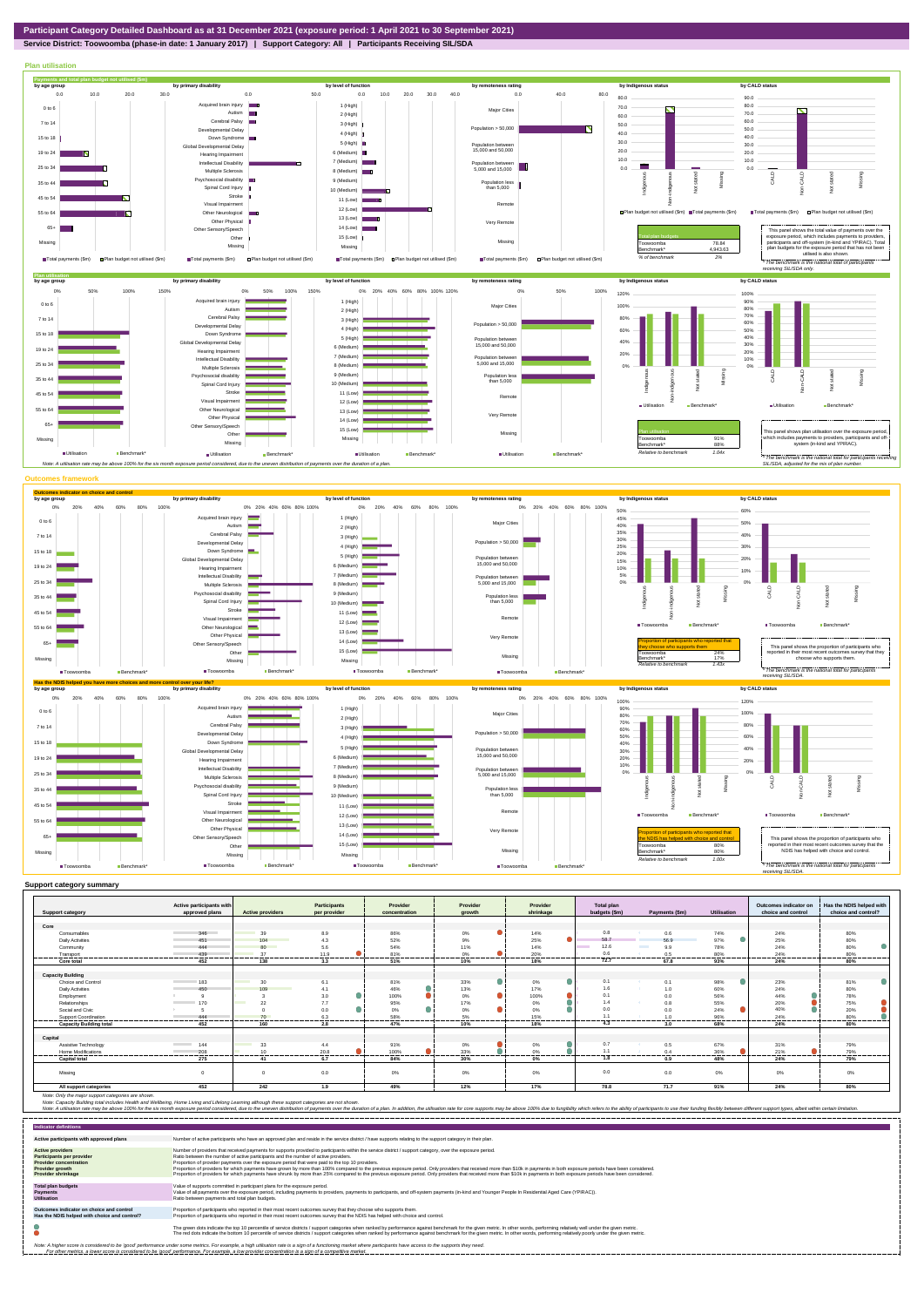## **Service District: Toowoomba (phase-in date: 1 January 2017) | Support Category: All | Participants Not Receiving SIL/SDA**

**Participant profile Please note that the data presented are based on only six months of data and not a full year. Distribution of active participants with an approved plan** by age group by primary disability by remoteness rating by hdigenous status by CALD status 0% 5% 10% 15% 20% 25% 30% 0% 20% 40% 60% 80% 120% 0% 10% 20% 30% 0% 20% 40% 90% d brain injury 1 (High)  $\blacksquare$ 80% 100% ÷. 0 to 6 Major Cities Autism **I** 70% 2 (High) 80% 60% Cerebral Palsy 7 to 14 3 (High) ental Delay Population  $> 50,000$ 50% 60% 4 (High) 40% 15 to 18 Down Syndrome 40% 5 (High) 30% Global Developmental Delay Population between 15,000 and 50,000 20% 6 (Medium) 20% 19 to 24 Hearing Impairment  $\equiv$ 10% 0% - <sup>1</sup> h a 7 (Medium) Intellectual Disability Population between 5,000 and 15,000 0% 25 to 34 Multiple Sclerosis CALD Non-CALD 8 (Medium) anous Non-indigenous .<br>cial disability Indigenc Missing 9 (Medium) Population less than 5,000  $\overline{z}$ 35 to 44  $\ddot{2}$ Spinal Cord Injury Ť 10 (Medium) Stroke 45 to 54 å 11 (Low) ■Toowoomba Benchm Visual Impairment Remote ■Toowoomba Benchmark\* 12 (Low) 55 to 64 Other Neurological 13 (Low) Other Physical Very Remote Active participants with an approved plan This panel shows the distribution of active participants with in the state of the state participant characteristic. 65+ Sensory/Speech 14 (Low) Other 15 (Low) Toowoomba 5,835 The figures shown are based on the number of participants as at the end of the exposure period. Missing 457,345 Missing Missing Missing *% of benchmark 1% The benchmark is the natio participants not receiving SIL/SDA only.* ■Toowoomba Benchmark\* ■Toowoomba Benchmark\* ■Toowoomba Ben Toowoomba **Benchmark**\*



Missing